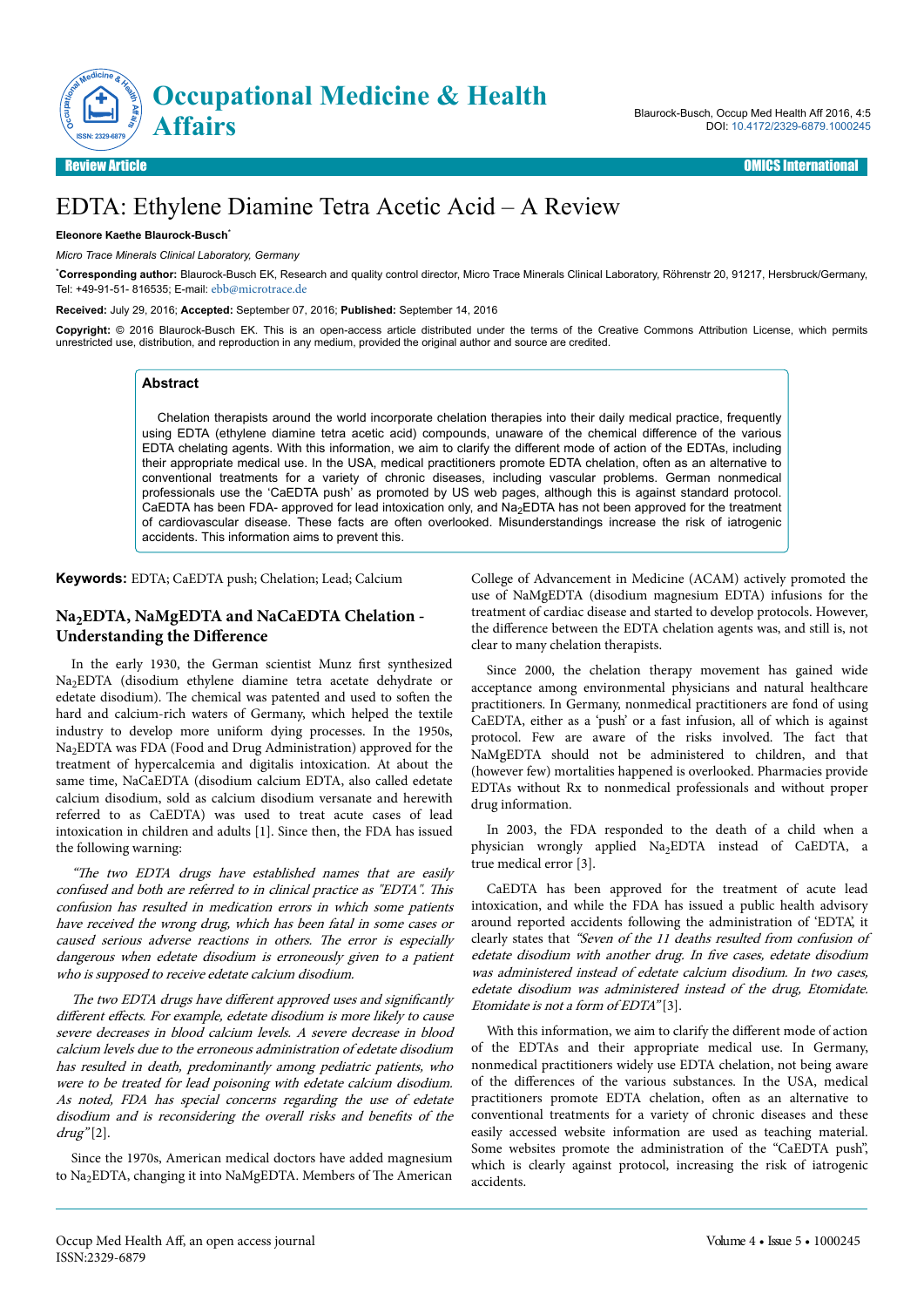# **Materials and Method**

To analytically demonstrate the differences and similarities of the chelating agents Na2EDTA and CaEDTA we statistically evaluated our data base. Over the past 10 years, we methodically supplied physicians with detailed information about chelating agents and proper protocols, asked clinics to submit samples with treatment details, including amounts of chelating agents used, and patient history. We provided urine sample collection protocols that allow proper information regarding metal binding and urinary excretion.

For this review, the urine data utilized is based on samples received during 2014-2015 from mostly German chelation therapists. Protocol instructions, including sampling instructions were provided. Нe samples included in our study are from chronically exposed adult patients. Acutely intoxicated patients were not included. To avoid external contamination, samples were collected into metal-free tubes, provided by the laboratory. Samples were shipped to the laboratory via regular post or courier.

#### **Sample Testing**

For urine sample digestion the following method was used:

- 500 µL Urine were pipetted in a 15 ml tube
- +50 µL of Internal Standard Solution was added (Sc, Y, Ho) à 200 ppb
- $\bullet\quad$  +500 µL nitric acid (HNO<sub>3</sub>) Supra Quality, 69%
- +8.95 ml Millipore-Water was added after approximately 2 min for final dilution

Urine metal analysis was performed using the 7700 Series Inductively Coupled Mass Spectrophotometer (ICP-MS) with Agilent's Octopole Reaction System (ORS), an improved type of mass spectrometer, which provides sensitive, robust, interference-free analysis of difficult, high-matrix samples. With five times the sensitivity of its predecessor and increased matrix tolerance, the ORS system replaces both GFAA and ICP-OES instruments in addition to older generation ICP-MS systems [4].

Certified urine standards and in-house standards were used for quality control and for the validation processes. To avoid the potentially great margin of error that can result from the patients' fluid intake, or from incorrectly provided sample volume, results are reported in mcg/g creatinine for all elements, except calcium. For this macro-element, values are reported in mg/g creatinine. Patient age and sex was used to determine urine creatinine levels [5].

#### **Statistics**

From our data bank we randomly selected provocation test results that had been obtained after the intravenous application of CaEDTA or NaMgEDTA.

We compared the mean value of the urine metal concentration before and after provocation tests. Baseline urines represent a morning or spot urine that has not been provoked with any chelating agent. Patients were instructed not to take supplements or algae products to avoid the oral intake of metals.

Mean results of the urine provocation test results were compared to mean baseline urine values (Tables 1-3).

# **Similarities of CaEDTA and NaMgEDTA**

Natrium Magnesium EDTA (NaMgEDTA) is Na<sub>2</sub>EDTA with added magnesium sulfate. Both compounds are added to an isotone 500 ml saline solution (0.9%) for infusion purposes. Because magnesium has the ability to reduce vascular spasms, the combination provided positive effects in patients with vascular problems. NaMgEDTA treatments have been used over 50 years in the treatment of cardiac disease. Positive reactions include its ability to bind calcium and due to this calcium binding, Na2EDTA or NaMgEDTA act as an anticoagulant, or rather a platelet anti-aggregation agent. "Platelets are key components of all blood clots propagating within the arterial circulation, hence they are an obvious therapeutic target in attempts to inhibit coronary artery thrombosis," writes Peter van der Schaar, MD, PhD, retired chairman of the International Board of Clinical Metal Toxicology [6].

| # of tests                            |                | Cd   | Cu    | Fe     | Ni   | Lead  | Mn    | Mo    | Zn    |
|---------------------------------------|----------------|------|-------|--------|------|-------|-------|-------|-------|
| 2618                                  | Baseline urine | 0.29 | 8.95  | 23.56  | 6.04 | 1.31  | 2.94  | 2.94  | 0.44  |
| 93                                    | CaEDTA 1.9 g   | 1.03 | 24.59 | 283.92 | 9.52 | 10.25 | 40.13 | 24.26 | 14.16 |
| 131                                   | NaMgEDTA 3 g   | 1.06 | 62.74 | 282.26 | 9.81 | 17.85 | 27.93 | 23.29 | 14.04 |
| Source: MTM laboratory data base 2015 |                |      |       |        |      |       |       |       |       |

Table 1: Na<sub>2</sub>EDTA and NaCaEDTA Comparison of Urine Excretion mean values after chelation.

| # of tests                            |                | As    | Ba   | Hg   | Pd   | Sb   | Se    |
|---------------------------------------|----------------|-------|------|------|------|------|-------|
| 2618                                  | Baseline urine | 26.19 | 5.89 | 0.44 | 0.27 | 0.09 | 22    |
| 93                                    | CaEDTA 1.9 g   | 21.43 | 5.02 | 0.87 | 0.27 | 0.1  | 24.2  |
| 131                                   | NaMgEDTA 3 g   | 16.02 | 4.23 | 1.17 | 0.2  | 0.19 | 27.32 |
| Source: MTM laboratory data base 2015 |                |       |      |      |      |      |       |

Table 2:  $Na<sub>2</sub>EDTA$  and NaCaEDTA Comparison of Urine Excretion mean values after chelation.

Occup Med Health Aff, an open access journal ISSN:2329-6879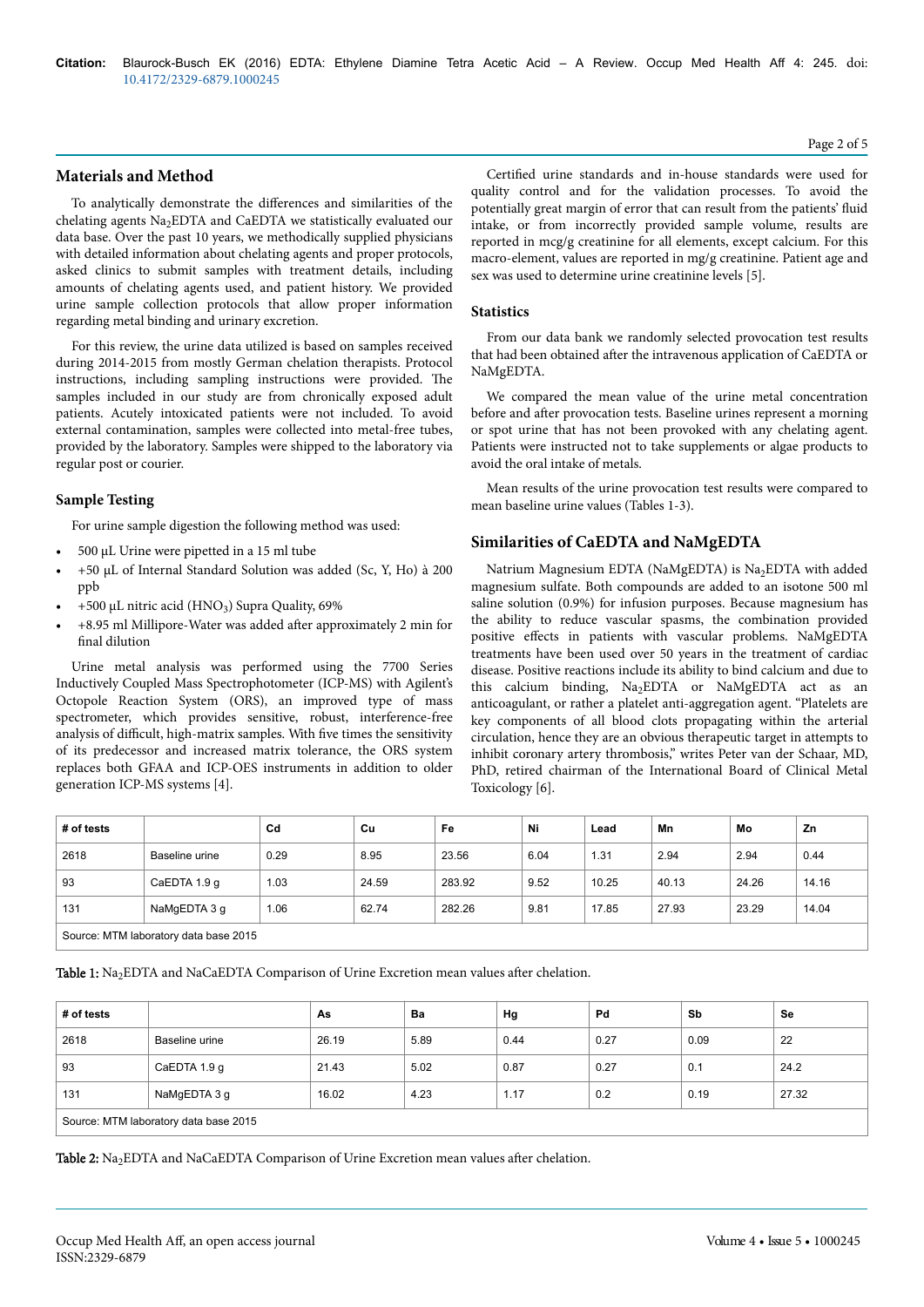| Page 3 of 5 |  |  |  |
|-------------|--|--|--|
|-------------|--|--|--|

| # of tests |                | Sn   | Sr  | ΤI   | U    | W    |
|------------|----------------|------|-----|------|------|------|
| 2618       | Baseline urine | 0.57 | 150 | 0.25 | 0.07 | 0.17 |
| 93         | CaEDTA 1.9 g   | 0.44 | 147 | 0.22 | 0.05 | 0.13 |
| 131        | NaMgEDTA 3 g   | 0.59 | 152 | 0.27 | 0.01 | 0.11 |

Table 3: Na<sub>2</sub>EDTA and NaCaEDTA Comparison of Urine Excretion mean values after chelation.



NaMgEDTA is also effective in improving vasodilation, however Ciccone MM et al. suggest that treatment with Beniparin is a safe and effective alternative treatment, especially for deep vein thrombosis [7]. CaEDTA does not noticeably improve vasodilation, and it does not bind calcium. When it comes to binding lead or other potentially toxic metals, CaEDTA, Na<sub>2</sub>EDTA and NaMgEDTA show similar metal binding abilities. Na<sub>2</sub>EDTA is rarely administered without the addition of magnesium, hence our data bank does not have sufficient data to include Na<sub>2</sub>EDTA in the comparison as outlined below (Figure 1, Tables 1-3).

Table 1 indicates that CaEDTA and NaMgEDTA are useful for the chelation of cadmium (Cd). Urine cadmium concentration after provocation with NaMgEDTA and CaEDTA show equal results for cadmium

The binding of nickel (Ni) may be considered marginal for both chelating agents. For the chelation of lead (Pb), CaEDTA is generally preferred, however our data indicates that NaMgEDTA may also be considered for the detoxification of lead-intoxicated adults. (Caution: because of the strong calcium binding, Na<sub>2</sub>EDTA and NaMgEDTA should NOT be used for the treatment of children!).

The highlighted mean values for the elements copper (Cu), Lead (Pb) and manganese (Mn) may be due to the fact that 3 g of NaMgEDTA was used compared to 1.9 g of CaEDTA. The 5 ml Na<sub>2</sub>EDTA Ampules generally supply 3 g of Na<sub>2</sub>EDTA while the 5 ml CaEDTA supplied by pharmacies contain 1.9 g CaEDTA.

It should be of interest to physician involved in environmental medicine that urine provocation with CaEDTA or NaMgEDTA did not

result in an increase in metal binding for the elements As (Arsenic), Ba (Barium), Pd (Palladium), Sb (Antimon), Se (Selenium), Sn (Tin), Sr (Strontium), Tl (Thallium), U (Uranium) and W (Tungsten).

However, the mean value for mercury increased, but not to the level of a DMPS (2,3-Dimercapto-1-proponesulfonic acid) provocation test. Our statistical evaluation of 2659 intravenously administered DMPS tests (1 Ampule Dimaval =  $250$  mg DMPS) showed a mean mercury value of 16.7 mcg/g creatinine, compared to the EDTA mean mercury value of around 1 mcg/g creatinine (Table 2). Again, none of the data involved came from acutely intoxicated patients.

# Differences of CaEDTA and Na<sub>2</sub>EDTA

As pointed out before, CaEDTA is bound to Calcium, while Na<sub>2</sub>EDTA or NaMgEDTA is not. One 5 ml ampule CaEDTA, containing 1.9 g CaEDTA releases about 203 mg Calcium into the blood stream. The Textbook of Pediatric Medicine warns that "Side" effects of NaCaEDTA include local reactions at injection sites, fever, hypercalcemia"[8].

Na<sub>2</sub>EDTA or NaMgEDTA only bind calcium. Figure 1 indicates that the intravenous administration of 1.9 g CaEDTA, either as a 'push' or short infusion) increased the urine calcium concentration above 400 mg/g creatinine. The infusion of 3 g NaMgEDTA in a 500 ml carrier solution released no calcium, but resulted in calcium binding. The urine calcium concentration following the administration of 3 g NaMgEDTA is nearly the same as that from the administration of 1.9 g CaEDTA.

Patients suffering from hyperparathyroidism should not be treated with CaEDTA. Primary hyperparathyroidism occurs in 25 per 100,000 persons in the general population and in 75 per 100,000 hospitalized patients.

Hypercalcemia is a fairly common metabolic emergency. Between 20% and 40% of patients with cancer develop hypercalcemia at some point in their disease (this may be decreasing with the use of bisphosphates, but data are lacking). Because hypercalcemia is associated with malignancies and not uncommonly found in cancer patients, CaEDTA chelation should not be an option for the treatment of cancer [9].

# Na<sub>2</sub>EDTA and Hypocalcemia

Because of its strong calcium binding ability, Na2EDTA was approved to treat digitalis intoxication. In the 1950s, the FDA also approved Na<sub>2</sub>EDTA for the emergency lowering of hypercalcinosis, a rare disease

Na<sub>2</sub>EDTA infusions cause a temporary lowering of serum calcium levels. Patients with parathyroid disorders and particularly children are at risk of developing hypocalcemia during treatment. Consequently,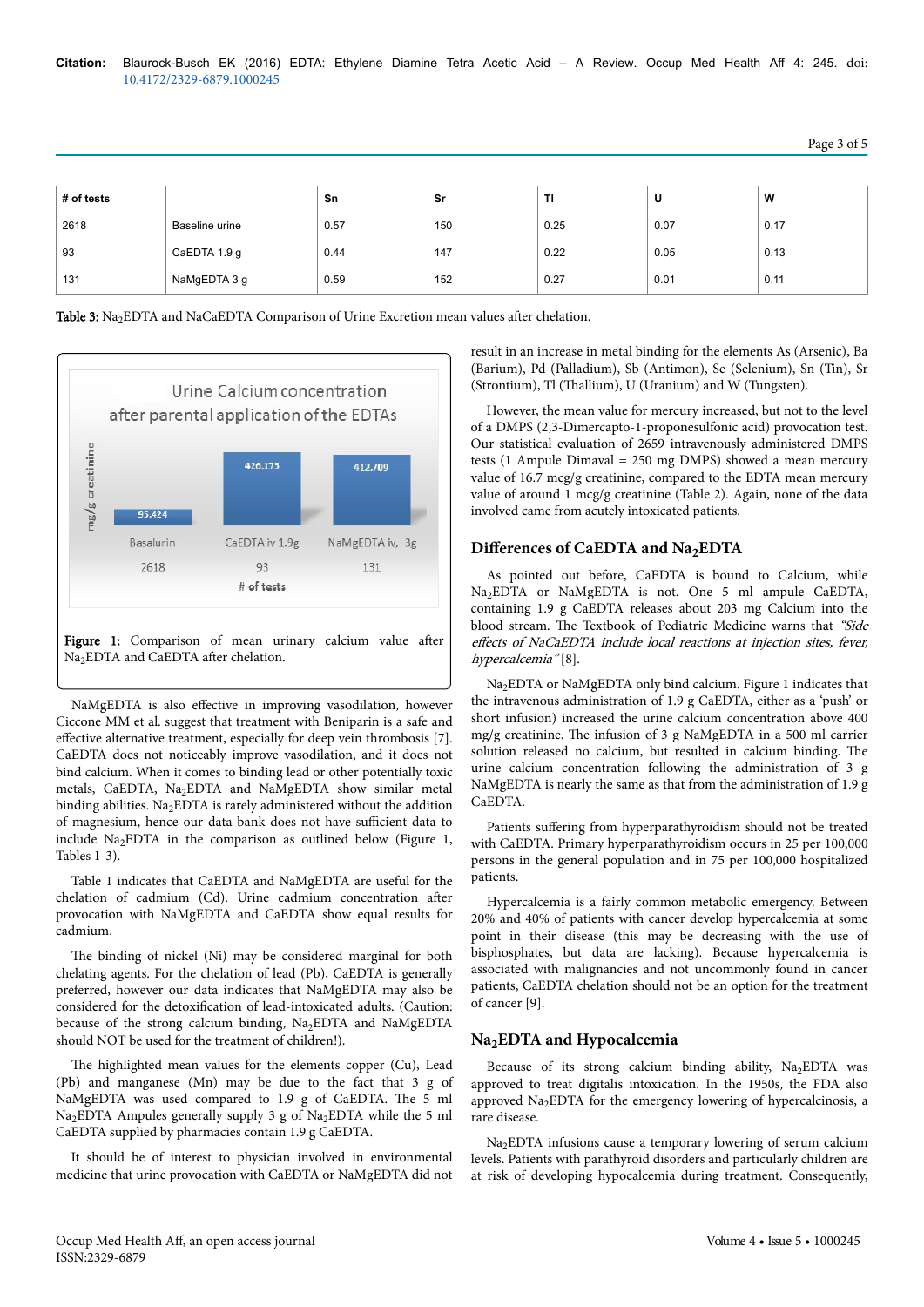Na<sub>2</sub>EDTA or NaMgEDTA infusions must be administered slowly, about 1 g/h. Most importantly, the intravenous application of Na<sub>2</sub>EDTA or NaMgEDTA is not a treatment option for children.

# **Case Report**

Texas: In February 2005, a girl aged 2 years who was tested for blood lead during routine health surveillance had a capillary BLL (blood lead level) of 47 µg/dL. A venous BLL of 48 µg/dL obtained 12 days later confirmed the elevated BLL. A complete blood count and iron study conducted concurrently revealed low serum iron levels and borderline anemia. On February 28, 2005, the girl was admitted to a local medical center for combined oral and IV chelation therapy.

The patient's blood electrolytes at admission were within normal limits. Initial medication orders included IV Na<sub>2</sub>EDTA and oral Succimer (DMSA (Meso-2-3-Dimercaptosuccinic acid), the agent primarily used for treatment of lead poisoning in children). Нe medication order was corrected by the pediatric resident to IV CaEDTA.

At 4:00 p.m. on the day of admission, the patient received her first dose of IV CaEDTA (300 mg in 100 ml normal saline at 25 ml/h). At 4:35 p.m., she was administered 200 mg of oral Succimer. Her vital signs remained normal throughout the night. At 4:00 a.m. the next day, a dose of IV Na<sub>2</sub>EDTA (instead of IV CaEDTA) was administered. An hour later, the patient's serum calcium had decreased to 5.2 mg/dL (normal value for pediatric patients: 8.5-10.5 mg/dL). At 7:05 a.m., the child's mother noticed that the child was limp and not breathing. Bedside procedures did not restore a normal cardiac rhythm, and a cardiac resuscitation code was called at 7:25 a.m. Нe child had no palpable pulse or audible heartbeat. Repeat laboratory values for serum drawn at 7:55 a.m. indicated that the serum calcium level was <5.0 mg/dL despite repeated doses of calcium chloride. All attempts at resuscitation failed, and the girl was pronounced dead at 8:12 a.m.

The cause of death was recorded as sudden cardiac arrest resulting from hypocalcemia associated with chelation therapy. Нe hospital's child mortality review board findings indicated that a dose of IV  $Na<sub>2</sub>EDTA$  was unintentionally administered to the child [9].

# **NaMgEDTA, Diabetes and Vascular Disease**

It is estimated that during the past 50 years, over one million patients have received intravenous chelation therapy with NaMgEDTA. Atherosclerotic patients improved, which surprised even those who had administered the infusions. Consequently, the American College of Advanced Medicine introduced thousands of medical doctors to NaMgEDTA chelation treatment, courses were taught, attracting physicians from around the world. NaMgEDTA infusions are now used around the globe, largely for the treatment of cardiovascular disease or vascular problems as seen in diabetics.

The role of NaMgEDTA Chelation therapy in Diabetes and Heart Disease has long been debated. A Google search leads to nearly 500,000 pages of pro and con information. To prove or disprove NaMgEDTA's use in cardiovascular medicine, the National Institutes of Health has spent \$30 million on a major clinical trial. Нe study was finalized in 2013. The chief investigator Prof. Gervasio A Lamas MD from Mount Sinai Medical Center found a significant 15% decrease in risk of the primary composite end point among diabetes patients. NaMgEDTA treatment caused a 40% reduction in total mortality, a

40% reduction in recurrent MI, and about a 50% reduction in mortality in patients with diabetes [10].

There are several mechanisms known that benefit cardiovascular disease patients. Research published by Yasuyuki Fujiwara of the Department of Environmental Health, Faculty of Pharmaceutical Sciences, Hokuriku University, Japan indicates that lead and cadmium inhibit repair of vascular cells. EDTA (CaEDTA,  $Na<sub>2</sub>EDTA$ , NaMgEDTA) effectively removes lead and cadmium [11].

#### **Summary and Conclusion**

Both of the chelating agents, CaEDTA and NaMgEDTA, can be used for the detoxification of Cadmium, Copper, Iron, Nickel, Lead and Zinc. Because of their chemical and pharmacological difference, the agents differently affect the calcium metabolism. Na<sub>2</sub>EDTA or NaMgEDTA infusions cause a temporary lowering of serum calcium levels, which can be life-threatening if used in children.

From our data we suggest that neither CaEDTA nor NaMgEDTA are useful for the detoxification of As (Arsenic), Ba (Barium), Pd (Palladium), Sb (Antimon), Se (Selenium), Sn (Tin), Sr (Strontium), Tl (Thallium), U (Uranium) and W (Tungsten). The EDTAs Mercury binding ability is not promising.

All the EDTAs should be used with care. One consequence of administering CaEDTA is the release of calcium into the bloodstream, which may lead to hypercalcemia, a condition associated with malignancies.

In Germany, the EDTAs are listed as prescription items (Rx) and thus are officially available to medical physicians only. However, inofficially, pharmacies provide these Rx drugs to nonmedical practitioners who generally have little or no training in parenteral applications of such chemicals and are largely unaware of the pharmacological differences of the EDTA chelating agents discussed here. We recommend that teaching institutions provide more thorough information regarding the use of these chelating agents. We also recommend that pharmacists and internet pharmacies are more closely regulated when supplying the EDTAs.

#### **References**

- 1. Marcus AC, Spencer AG (1995) Treatment of chronic lead-poisoning with calcium disodium versenate. Br Med J 2: 883-885.
- 2. [FDA \(2013\) Questions and Answers on Edetate Disodium \(marketed as](http://www.fda.gov/Drugs/DrugSafety/PostmarketDrugSafetyInformationforPatientsandProviders/ucm113738.htm) [Endrate and generic products\).](http://www.fda.gov/Drugs/DrugSafety/PostmarketDrugSafetyInformationforPatientsandProviders/ucm113738.htm) U.S. food and drug administration.
- 3. [CDC \(2006\) Morbidity and Mortality Weekly Report. MMWR Weekly 55:](http://www.cdc.gov/mmwr/index2006.htm) [204-207.](http://www.cdc.gov/mmwr/index2006.htm)
- 4. Wilbur S, Soffey [E \(2004\) Performance characteristics of the agilent](http://www.agilent.com/cs/library/applications/5989-1041EN.pdf) 7500ce – Нe [ORS advantage for high matrix analysis. Agilent Tech.](http://www.agilent.com/cs/library/applications/5989-1041EN.pdf)
- 5. Нomas L (2005) Laboratory and diagnostic: Indication and evaluation of laboratory testing for medical diagnostics, 6th edn. TH Books. pp: 533-543.
- 6. Van der Schaar P (2003) The IBCMT protocol for the safe and effective administration of EDTA and other chelating agents. IBCMT 2003: 28
- 7. [Ciccone MM, Cortese F, Corbo F, Corrales NE, Al-Momen AK, et al.](http://dx.doi.org/10.1016/j.vph.2014.03.001) (2014) Bemiparin, an effective [and safe low molecular weight heparin: A](http://dx.doi.org/10.1016/j.vph.2014.03.001) [review. Vascul Pharmacol 62: 32-37.](http://dx.doi.org/10.1016/j.vph.2014.03.001)
- 8. Fleisher GR, Ludwig S (2012) Textbook of Pediatric Emergency Medicine. 6th edn. Lippincott Williams and Wilkins, Philadelphia, USA. pp: 1202.
- 9. [Gallacher SJ, Fraser WD, Farquharson MA, Logue FC, McArdle C, et al.](http://dx.doi.org/10.1111/j.1365-2265.1993.tb00526.x) [\(1993\) Coincidental occurrance of primary hyperparathyroidism and](http://dx.doi.org/10.1111/j.1365-2265.1993.tb00526.x)